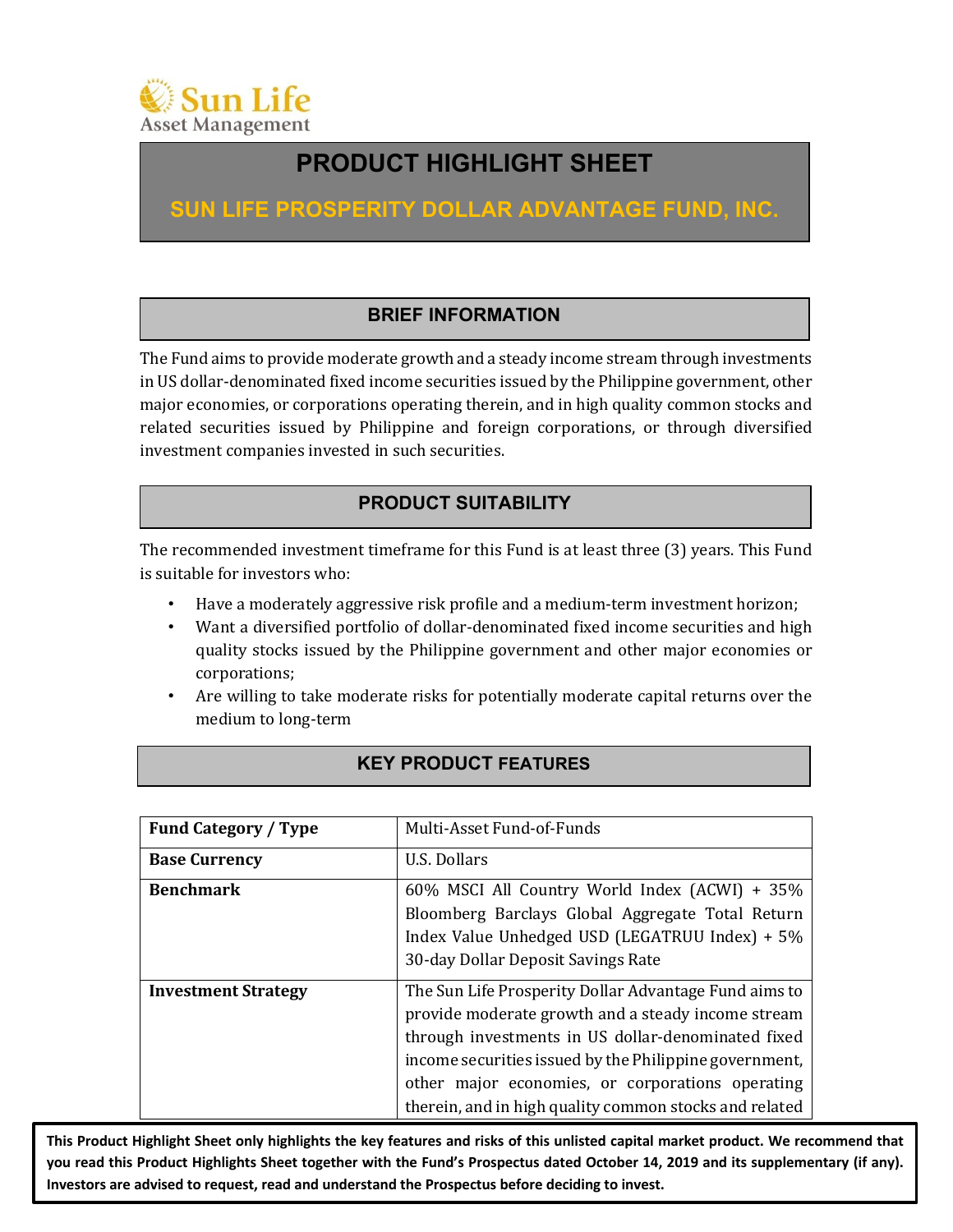|                                                        | by Philippine<br>securities issued<br>and<br>foreign<br>corporations, or through diversified<br>investment                                                                                                                                                                                                                                                                                                                                                                                                                                                                                                                                                                                                                                                                                                                                                                                                                                                                                                                                                                                                                                                                                                   |
|--------------------------------------------------------|--------------------------------------------------------------------------------------------------------------------------------------------------------------------------------------------------------------------------------------------------------------------------------------------------------------------------------------------------------------------------------------------------------------------------------------------------------------------------------------------------------------------------------------------------------------------------------------------------------------------------------------------------------------------------------------------------------------------------------------------------------------------------------------------------------------------------------------------------------------------------------------------------------------------------------------------------------------------------------------------------------------------------------------------------------------------------------------------------------------------------------------------------------------------------------------------------------------|
|                                                        | companies invested in such securities.                                                                                                                                                                                                                                                                                                                                                                                                                                                                                                                                                                                                                                                                                                                                                                                                                                                                                                                                                                                                                                                                                                                                                                       |
| <b>Fiscal year-end</b>                                 | December 31                                                                                                                                                                                                                                                                                                                                                                                                                                                                                                                                                                                                                                                                                                                                                                                                                                                                                                                                                                                                                                                                                                                                                                                                  |
| <b>Dividend Policy</b>                                 | The Board of Directors of the Fund has the power to fix<br>and determine the amount to be reserved or provided<br>for declaration and payment of dividends from the<br>Fund's unrestricted retained earnings. The amount of<br>such dividends (either in cash, stock, property or a<br>combination of the foregoing) will depend on the<br>Fund's profits, cash flows, capital expenditure, financial<br>condition, and other factors and will follow SEC's<br>guidelines on determining retained earnings available<br>for dividend declaration. The existence of surplus<br>profit is a condition precedent before a dividend can be<br>declared. The surplus profits or income must be a bona<br>fide income founded upon actual earnings or profits.<br>Actual earnings or profits shall be the net income for<br>the year based on the audited financial statements,<br>adjusted for unrealized items, which are considered<br>not available for dividend declaration. Taking into<br>account the Fund's cash flows, capital expenditure,<br>investment objective and financial condition, at least<br>10% of the actual earnings or profits may be declared<br>by the Board of Directors as dividends. |
| <b>Date Rendered Effective</b>                         |                                                                                                                                                                                                                                                                                                                                                                                                                                                                                                                                                                                                                                                                                                                                                                                                                                                                                                                                                                                                                                                                                                                                                                                                              |
| <b>Fund Manager (include</b><br>delegatee, if any)     | Sun Life Asset Management Company, Inc. (SLAMCI)                                                                                                                                                                                                                                                                                                                                                                                                                                                                                                                                                                                                                                                                                                                                                                                                                                                                                                                                                                                                                                                                                                                                                             |
| <b>Fund Distributor (include</b><br>delegatee, if any) | Sun Life Asset Management Company, Inc. (SLAMCI)                                                                                                                                                                                                                                                                                                                                                                                                                                                                                                                                                                                                                                                                                                                                                                                                                                                                                                                                                                                                                                                                                                                                                             |
| Custodian (include delegatee,                          | Citibank N.A.                                                                                                                                                                                                                                                                                                                                                                                                                                                                                                                                                                                                                                                                                                                                                                                                                                                                                                                                                                                                                                                                                                                                                                                                |
| if any)                                                | 8741 Paseo de Roxas, Makati City 1200                                                                                                                                                                                                                                                                                                                                                                                                                                                                                                                                                                                                                                                                                                                                                                                                                                                                                                                                                                                                                                                                                                                                                                        |
|                                                        | <b>Deutsche Bank, A.G</b><br>23rd Floor, Tower One, Ayala Triangle<br>Ayala Avenue, Makati City                                                                                                                                                                                                                                                                                                                                                                                                                                                                                                                                                                                                                                                                                                                                                                                                                                                                                                                                                                                                                                                                                                              |
|                                                        | Hong Kong and Shanghai Banking Corp.<br>7 <sup>th</sup> Floor, HSBC Centre<br>3058 Fifth Avenue West<br>Bonifacio Global City, Taguig City                                                                                                                                                                                                                                                                                                                                                                                                                                                                                                                                                                                                                                                                                                                                                                                                                                                                                                                                                                                                                                                                   |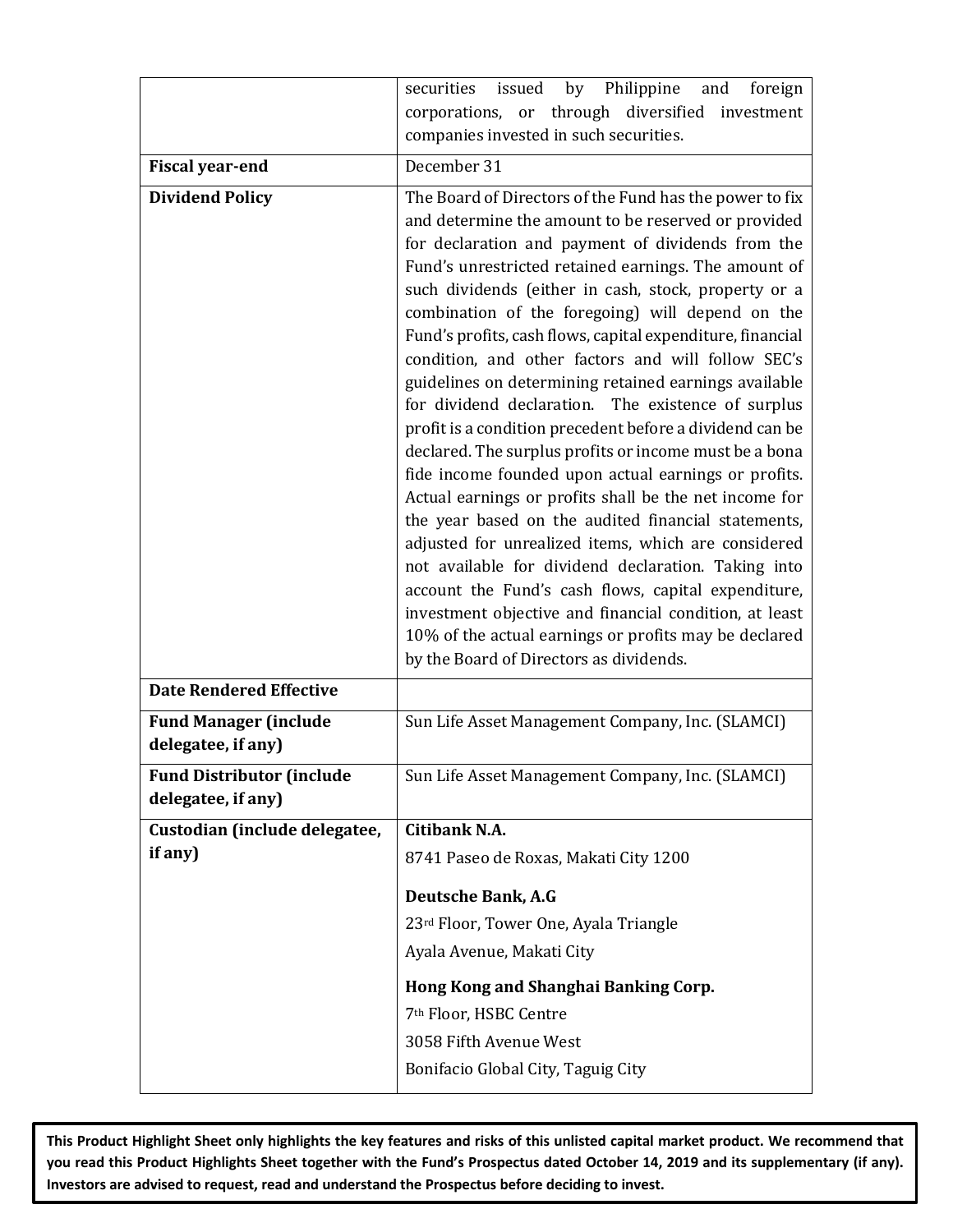| <b>Transfer Agent</b>        | Sun Life Asset Management Company, Inc. (SLAMCI)                 |  |  |  |  |  |  |
|------------------------------|------------------------------------------------------------------|--|--|--|--|--|--|
| <b>Fund Advisor (if any)</b> | None                                                             |  |  |  |  |  |  |
| <b>Independent Auditor</b>   | Navarro Amper & Associates / Deloitte Touche<br>Tohmatsu         |  |  |  |  |  |  |
| Law Firm (if any)            | Romulo Mabanta Buenaventura Sayoc & De Los<br>Angeles Law Office |  |  |  |  |  |  |

### **RISK FACTORS**

The Company's activities expose it to a variety of operational and financial risks such as market risk (which includes interest rate risk and equity price risk), credit risk, fund manager risk, liquidity risk, dilution risk, large transaction risk, non-guarantee, regulatory risk, operational risk, foreign investment risk, geographic concentration risk, passive management risk.

**Market Risk:** Market risk is the risk of possible decline in the value of the Fund due to fluctuations in prices of the fund's assets. Since the Fund may invest in both equity and fixed income securities, it is subject to two types of market risks: (1) Interest Rate Risk applicable to fixed income investments of the Fund; and (2) Equity Price Risk applicable to the equity investments of the Fund.

**Interest Rate Risk:** Interest Rate Risk is a type of Market Risk which is applicable to the Fund's investments in bonds, if any. This refers to the increase/decrease of a bond price due to movement in market factors such as changes in interest rates. A change in interest rates is the period when interest rates rise or fall thus causing the decline or increase in the market price of the bonds held by the Fund, if any. This risk is minimized by closely monitoring the direction of interest rates and aligning it with the appropriate strategy of the Fund.

**Equity Price Risk:** For equity investments, changes in prices of equity refer to the equity investments held by the Fund either for strategic or trading purposes. These equity investments, if any, are subject to the daily price fluctuations, as determined by market forces. Hence, prices may vary as a result of the general economic and political conditions, as well as developments in the company's operations and overall profitability. To manage this risk, the equity investments included in the Fund's portfolio are carefully selected based on their fundamental soundness.

**Credit Risk:** Investments in bonds carry the risk that the issuer of the bonds might not be able to meet its interest and principal payments. In which case, the value of the bonds will be adversely affected and may result in a write-off of the concerned asset held by the Fund, resulting to a significant decrease in its NAVPS. To mitigate this risk, each Issuer/Borrower/Counterparty passes through a stringent credit process to determine whether its credit quality complies with the prescribed standards of the Fund. The credit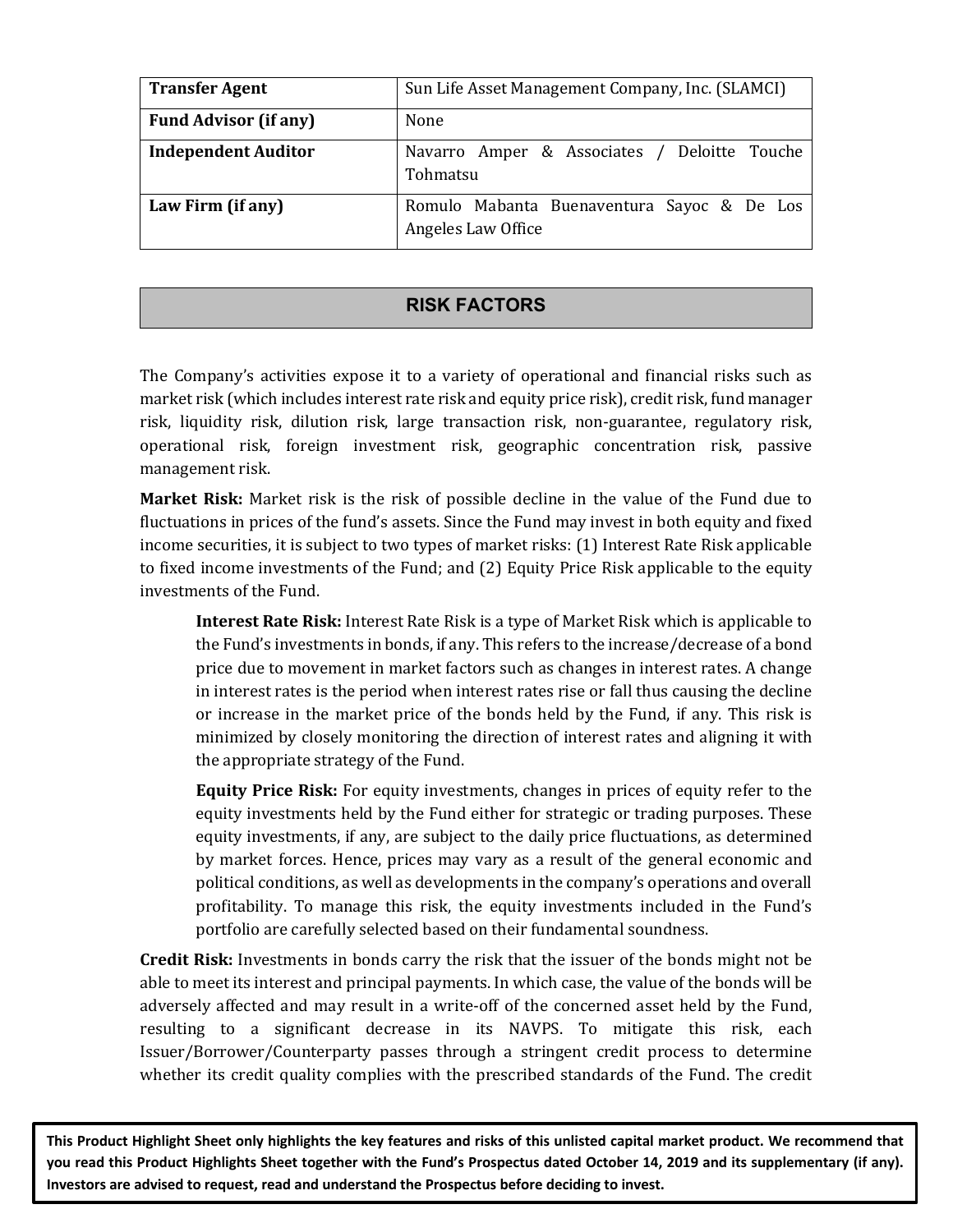quality of the Issuer/Borrower/Counterparty is reviewed periodically to ensure that excellent credit standing is maintained.

**Foreign Currency Risk:** The investments of the fund will be held in fixed income securities denominated in US Dollars. The value of the USD fluctuates constantly against the Philippine peso due to a myriad of factors, principally interest rates and inflation rates in their respective domiciles. These in turn will affect the value of the fixed income instruments, ultimately impacting the NAVPS of the fund.

**Fund Manager Risk:** The performance of the Funds is also dependent on the Fund Manager's skills. Hence, the Fund may underperform in the market and/or in comparison with similar funds due to investment decisions made by the Fund Manager, and may also fail to meet the Fund's investment objectives. The Board of Directors of the Funds, however, shall ensure that all investment policies and restrictions enumerated in this Prospectus are strictly followed. 

**Liquidity Risk:** The Fund is usually able to service redemptions of investors within seven (7) banking days after receiving the notice of redemption by paying out redemptions from available cash or cash equivalents. When redemptions exceed these liquid holdings, the Funds will have to sell less-liquid assets, and during periods of extreme market volatility, the Funds may not be able to find a buyer for such assets. As such, the Funds may not be able to generate sufficient cash from its sale of assets to meet the redemptions within the normal seven (7) banking day period. To mitigate this risk, the Fund maintains adequate highly liquid assets in the form of cash, cash equivalents and near cash assets in its portfolio.

**Dilution Risk:** Being an open-end mutual fund, various investors may effectively subscribe to any amount of units of the Fund. As such, investors face the risk of their investments being diluted as more investors subscribe to units of the Fund. The influence that the investors can exert over the control and management of the Fund decreases proportionately. To mitigate this risk, the Fund may impose single investor limits to the ownership of the fund, when necessary. This limits the extent to which any single investor can exercise control of the Fund. The Fund may also impose an anti-dilution levy or fee for significant orders, to protect the interest of the remaining investors of the Fund, when necessary.

Large Transaction Risk: If an investor in a Fund makes a large transaction, the Fund's cash flow may be affected. For example, if an investor redeems a large number of units of a Fund, that Fund may be forced to sell securities at unfavorable prices to pay for the proceeds of redemption. This unexpected sale may have a negative impact on the net asset value of the Fund. To mitigate this risk, the Fund may impose single investor limits to the ownership of the fund, when necessary. This limits the extent to which redemptions from any single investor can impact the Fund's cash flow. The Fund may also impose an anti-dilution levy or fee for significant orders, to protect the interest of the remaining investors of the Fund, when necessary.

Non-Guarantee: Unlike deposits made with banks, an investment in the Fund is neither **insured nor guaranteed by the PDIC. Hence, investors carry the risk of losing the value** of their investment, without any guaranty in the form of insurance. Moreover, as with any investment, it is important to note that past performance of the Fund does not **guarantee its future success.**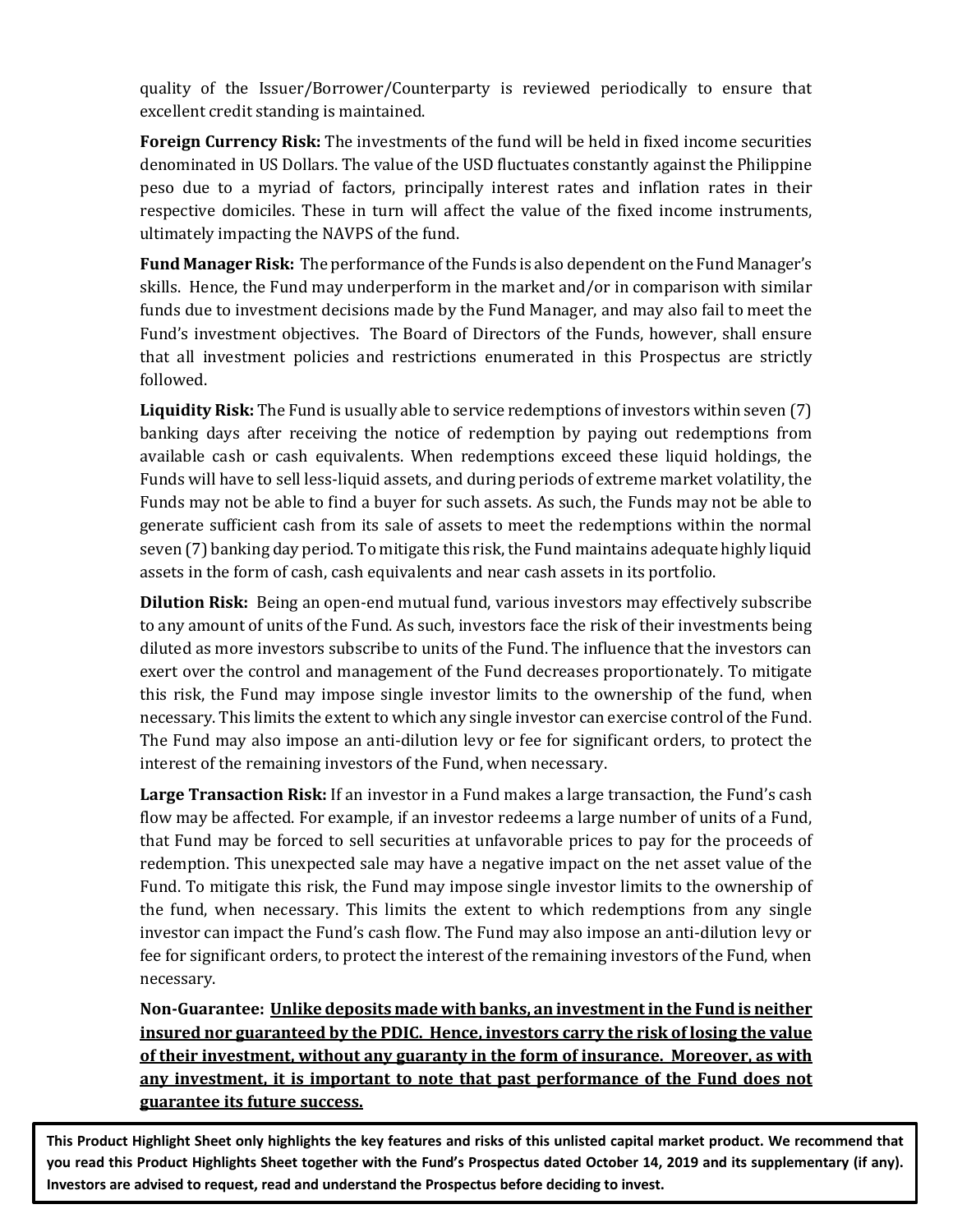**Regulatory Risk:** The Funds' operations are subject to various regulations, such as those affecting accounting of assets and taxation. These regulations do change, and as a result, investors may experience lower investment returns or even losses depending on what such a regulatory change entails. For example, higher taxes would lower returns, and a mandated precautionary loan loss provisions could result in the Fund experiencing a loss in the value of assets. To mitigate this risk, the Fund adopts global best practices. Further, it maintains regular communications with the relevant government agencies to keep itself abreast of the issues giving them concern, and to have the opportunity to help them set standards for good governance. The Fund's investment manager, SLAMCI, also takes an active participation in the Philippine Investment Funds Association, Inc. ("PIFA"), an association of mutual fund companies in the Philippines.

**Operational Risk:** This is the risk of loss resulting from inadequate or failed internal processes, controls, people and systems. Categories of operational risks may fall under: sales and distribution, human resources, information technology, processes and people, accounting and finance, model risk, legal and regulatory and third party relationships. The Fund ensures that internal controls and practices are consistent with enterprise wide policies supporting the management of operational risks. The Fund has established business specific guidelines. Comprehensive investment program, including appropriate levels of selfinsurance, is maintained to provide protection against potential losses.

**Foreign Investment Risk:** The Fund invests in securities issued by corporations in, or governments of, countries other than the Philippines. Investing in foreign securities can be beneficial in expanding your investment opportunities and portfolio diversification, but there are risks associated with foreign investments, including:

- companies outside of the Philippines may be subject to different regulations, standards, reporting practices and disclosure requirements than those that apply in the Philippines;
- the legal systems of some foreign countries may not adequately protect investor rights;
- political, social or economic instability may affect the value of foreign securities;
- foreign governments may make significant changes to tax policies, which could affect the value of foreign securities; and
- foreign governments may impose currency exchange controls that prevent a Fund from taking money out of the country.

**Geographic Concentration Risk:** Some Funds may invest a relatively large portion of their assets in issuers located in a single country, a small number of countries, or a particular geographic region. As a result, the performance of these Funds could be closely tied to the market, currency, economic, political, regulatory, geopolitical or other conditions in such countries or region, and could be more volatile than the performance of funds with more geographically-diversified holdings. 

**Passive Management Risk:** Some Funds may invest in other mutual funds that are not actively managed, such as index funds. Passively managed funds would not sell a security if the security's issuer was in financial trouble, unless the security is removed from the applicable index being replicated. The passively managed fund must continue to invest in the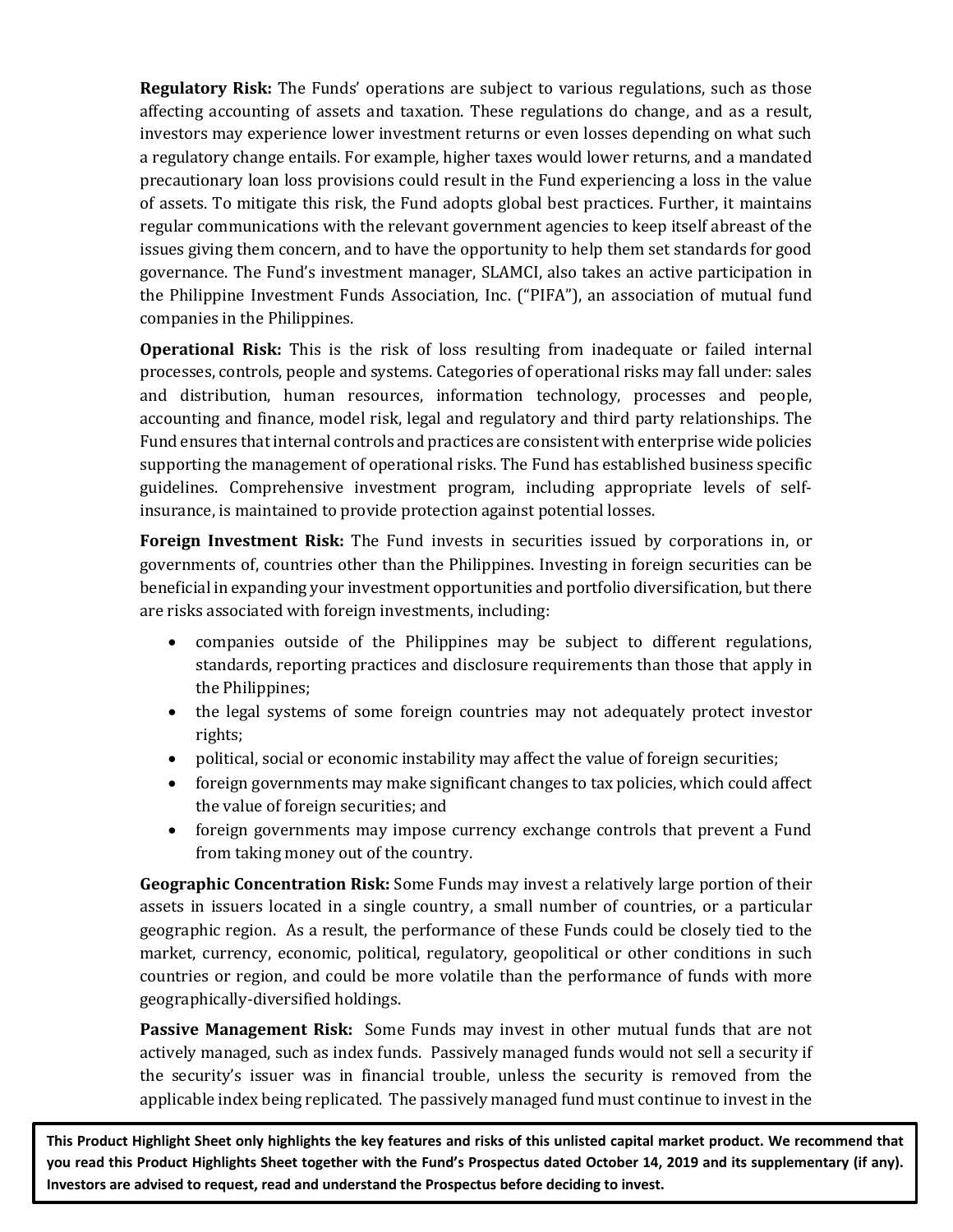securities of the index, even if the index is performing poorly. That means the passively managed fund won't be able to reduce risk by diversifying its investments into securities listed on other indices. As a result, the performance of a passively managed fund may differ significantly from the performance of an actively managed fund. This may in turn affect the performance of a Fund that invests in such passively managed fund.

**Underlying Fund Risk:** Some Funds may pursue its investment objectives indirectly by investing in shares of other mutual funds, including exchange traded funds, in order to gain access to the strategies pursued by those underlying funds. There can be no assurance that any use of such multi layered fund of fund structures will result in any gains for a Fund. If an underlying fund that is not traded on an exchange suspends redemptions, a Fund will be unable to value part of its portfolio and may be unable to redeem shares. Underlying funds that are traded on an exchange are subject to the following risks that do not apply to conventional mutual funds: (i) an exchange-traded fund's units often trade on the exchange at a premium or discount to the net asset value of such units; (ii) an active trading market for an exchange-traded fund's units may not develop or be maintained, and (iii) there is no assurance that the exchange-traded fund will continue to meet the listing requirements of the exchange.

The above risk factors are by no means exhaustive. New and/or unidentified risks may arise given the fast changing financial markets and economic environment.

| <b>Sales Load Fee</b> | The investor may choose to buy shares of the Funds on a "front-   |                            |  |  |  |  |  |  |
|-----------------------|-------------------------------------------------------------------|----------------------------|--|--|--|--|--|--|
|                       |                                                                   |                            |  |  |  |  |  |  |
|                       | end" (Option A) or a "back-end" (Option B) basis, as described    |                            |  |  |  |  |  |  |
|                       | below:                                                            |                            |  |  |  |  |  |  |
|                       |                                                                   |                            |  |  |  |  |  |  |
| <b>Option A</b>       | Sales load fee will be paid to the investor's mutual fund dealer  |                            |  |  |  |  |  |  |
|                       | not exceeding 2% of the total purchase cost plus VAT when         |                            |  |  |  |  |  |  |
|                       | shares of the Fund are bought.                                    |                            |  |  |  |  |  |  |
|                       | Under this purchase option, the investor may redeem his shares    |                            |  |  |  |  |  |  |
|                       | free of charge at any time, unless the Fund has an imposed        |                            |  |  |  |  |  |  |
|                       | holding period. In this case, an early redemption fee of up to 2% |                            |  |  |  |  |  |  |
|                       | plus VAT may be charged.                                          |                            |  |  |  |  |  |  |
|                       |                                                                   |                            |  |  |  |  |  |  |
|                       | <b>Exhibit 1.0 Front-End Load Rate</b>                            |                            |  |  |  |  |  |  |
|                       |                                                                   | <b>FRONT-END Load Rate</b> |  |  |  |  |  |  |
|                       |                                                                   | (excluding VAT)            |  |  |  |  |  |  |
|                       | Less than $$2,000$                                                | Up to 2.00%                |  |  |  |  |  |  |
|                       | \$2,000 to less than \$20,000                                     | Up to 1.50%                |  |  |  |  |  |  |
|                       | \$20,000 to less than \$100,000<br>Up to 1.00%                    |                            |  |  |  |  |  |  |
|                       | \$100,000 and up<br>Up to 0.50%                                   |                            |  |  |  |  |  |  |
| <b>Option B</b>       | Allows all of an investor's money to be invested, with no initial |                            |  |  |  |  |  |  |
|                       | sales load fee deducted. However, the investor agrees to pay      |                            |  |  |  |  |  |  |
|                       | SLAMCI a deferred sales charge ("DSC") plus VAT, should the       |                            |  |  |  |  |  |  |

**FEES & CHARGES**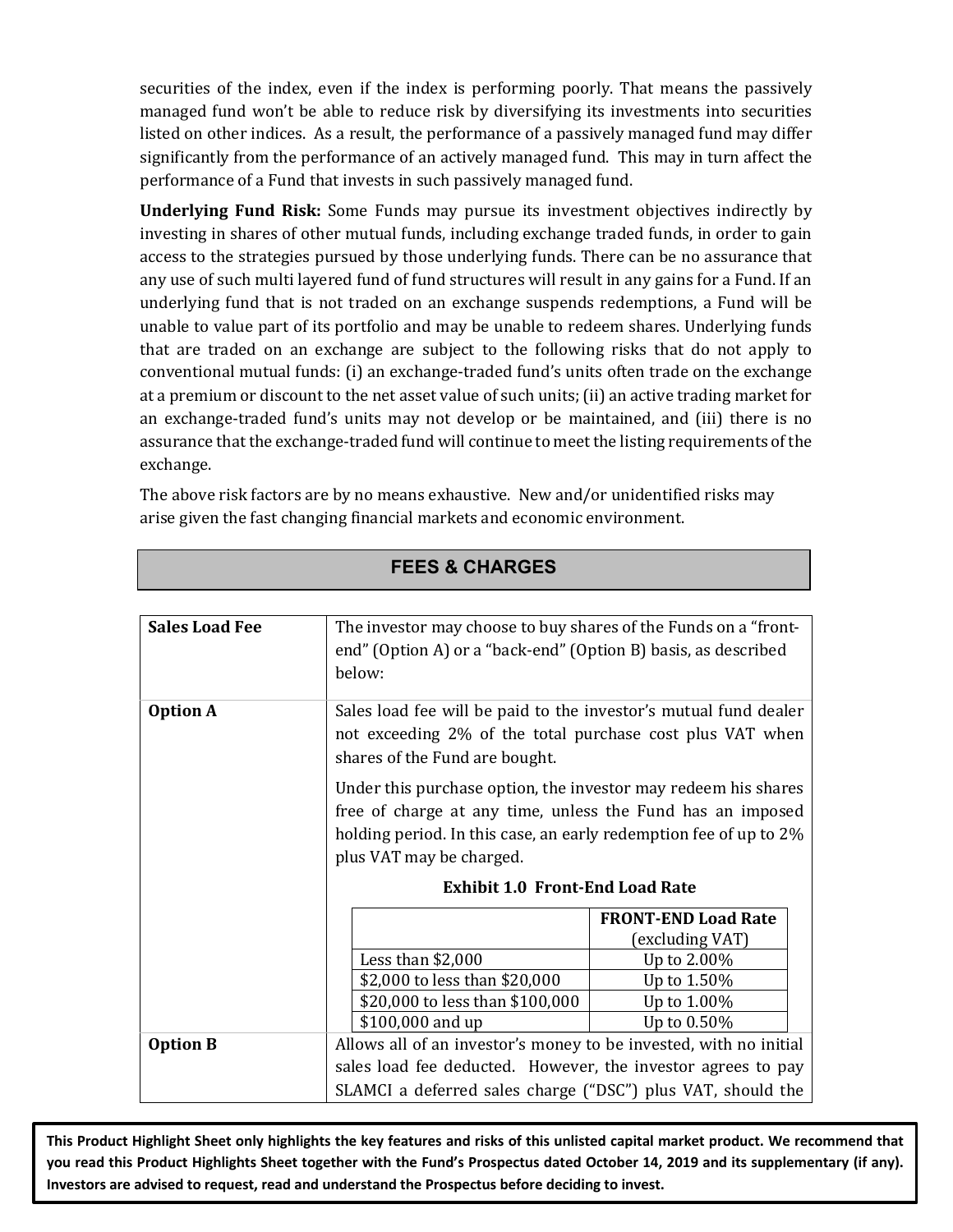|                                                                  | investor redeem the investment, or a portion thereof, within a                                                                                                                                                                                                                                                                                                                                                                                                                                                                                                                                                                                   |                                                                                                                                                                                          |  |  |  |  |  |
|------------------------------------------------------------------|--------------------------------------------------------------------------------------------------------------------------------------------------------------------------------------------------------------------------------------------------------------------------------------------------------------------------------------------------------------------------------------------------------------------------------------------------------------------------------------------------------------------------------------------------------------------------------------------------------------------------------------------------|------------------------------------------------------------------------------------------------------------------------------------------------------------------------------------------|--|--|--|--|--|
|                                                                  | prescribed investment period.                                                                                                                                                                                                                                                                                                                                                                                                                                                                                                                                                                                                                    |                                                                                                                                                                                          |  |  |  |  |  |
|                                                                  | <b>Exhibit 2.0 Back-End Load Rate</b>                                                                                                                                                                                                                                                                                                                                                                                                                                                                                                                                                                                                            |                                                                                                                                                                                          |  |  |  |  |  |
|                                                                  | Redemption on: 1st Year<br>Redemption on: 2 <sup>nd</sup> Year<br>Redemption on: 3rd Year<br>Redemption on: 4 <sup>th</sup> Year<br>Redemption on: 5 <sup>th</sup> Year<br>Redemption Beyond 5th Year                                                                                                                                                                                                                                                                                                                                                                                                                                            | <b>BACK-END Load Rate</b><br><b>Based on Market Value</b><br>at Time of Redemption<br>(excluding VAT)<br>Up to 5.00%<br>Up to 4.00%<br>Up to 3.00%<br>Up to 2.00%<br>Up to 1.00%<br>None |  |  |  |  |  |
|                                                                  | The latest table of fees can be found in the Fund's individual<br>brochures available at our office, through our authorized<br>distributors, or at www.sunlifefunds.com.                                                                                                                                                                                                                                                                                                                                                                                                                                                                         |                                                                                                                                                                                          |  |  |  |  |  |
| <b>Inter Fund Transfers</b><br>from and to the Sun               | Transfers FROM the Sun Life Prosperity Dollar Advantage<br><b>Fund</b>                                                                                                                                                                                                                                                                                                                                                                                                                                                                                                                                                                           |                                                                                                                                                                                          |  |  |  |  |  |
| <b>Life Prosperity</b><br><b>Dollar Advantage</b><br><b>Fund</b> | At any time, an investor who purchased shares of the Fund may<br>request through a registered representative that such shares be<br>redeemed and the proceeds reinvested in shares/units of one (1)<br>or more eligible SLAMCI-managed funds, subject to sales load<br>upon entry.                                                                                                                                                                                                                                                                                                                                                               |                                                                                                                                                                                          |  |  |  |  |  |
|                                                                  | <b>Transfers TO the Sun Life Prosperity Dollar Advantage Fund</b>                                                                                                                                                                                                                                                                                                                                                                                                                                                                                                                                                                                |                                                                                                                                                                                          |  |  |  |  |  |
|                                                                  | Transfers from other eligible Sun Life Prosperity Funds managed<br>by SLAMCI to the Sun Life Prosperity Dollar Advantage Fund are<br>allowed. However, the investor's original purchase option may<br>not be changed upon such transfer. If the investor originally<br>purchased on a front-end basis, then the investor cannot shift to<br>the back end option when transferring.<br>A transfer of back-end shares/units does not trigger a deferred<br>sales charge ("DSC"). The new shares purchased on the transfer<br>are deemed to have the same date of purchase as the original<br>shares/units that were redeemed to make the transfer. |                                                                                                                                                                                          |  |  |  |  |  |
|                                                                  |                                                                                                                                                                                                                                                                                                                                                                                                                                                                                                                                                                                                                                                  |                                                                                                                                                                                          |  |  |  |  |  |
|                                                                  | The minimum transfer amount to the Sun Life Prosperity Dollar<br>Advantage Fund is USD 100.00 effective April 19, 2022 (please<br>refer to SEC-CGFD Order No.34), provided that the investor<br>already has the minimum required investment with the Fund.<br>The order ticket to transfer must be made through the registered<br>representative or dealer who must forward the order ticket to<br>transfer to SLAMCI on the same day. On SLAMCI's receipt of an<br>order ticket to transfer, units and/or shares from other funds will                                                                                                          |                                                                                                                                                                                          |  |  |  |  |  |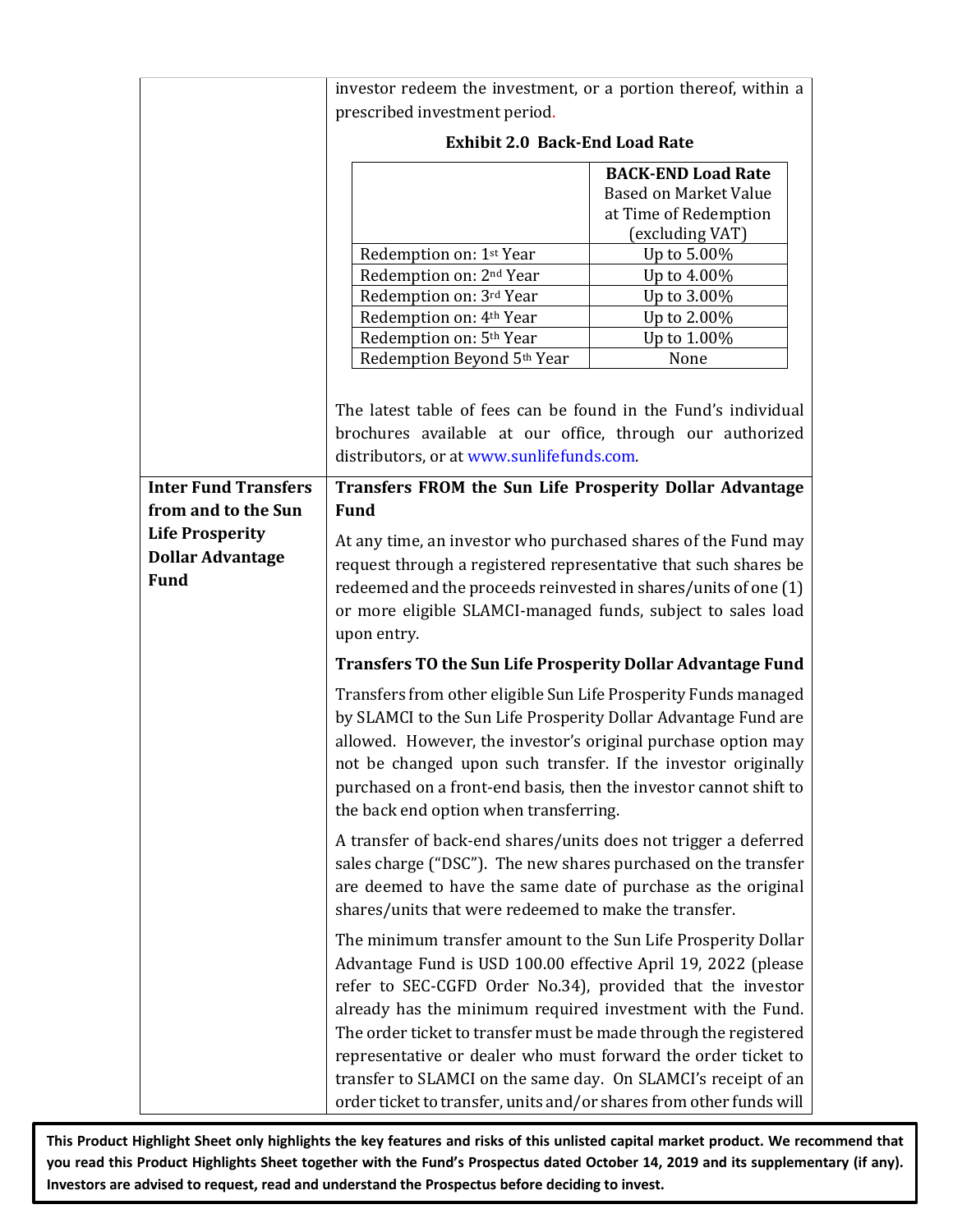|                                                                                            | be redeemed, subject to the foregoing provisions on redemption,<br>and the proceeds of redemption will be applied to the purchase<br>of shares of the Fund, at the applicable NAVPS.                                                                                                                                                           |
|--------------------------------------------------------------------------------------------|------------------------------------------------------------------------------------------------------------------------------------------------------------------------------------------------------------------------------------------------------------------------------------------------------------------------------------------------|
|                                                                                            | *Please see Exhibit 1.0 for details of front-end sales load and<br>Exhibit 2.0 for details of back- end sales load.                                                                                                                                                                                                                            |
| <b>Fund Manager's Fee</b>                                                                  | 0.75% p.a. (excluding VAT)                                                                                                                                                                                                                                                                                                                     |
| <b>Distribution Fee</b>                                                                    | 0.75% p.a. (excluding VAT)                                                                                                                                                                                                                                                                                                                     |
| <b>Transfer Agent Fee</b>                                                                  | 0.15% p.a. (excluding VAT)                                                                                                                                                                                                                                                                                                                     |
| <b>External Audit Fee</b>                                                                  | P 143,520 (excluding VAT) Professional Fee (PF) + 4% of PF for<br>Out-of Pocket Expenses.                                                                                                                                                                                                                                                      |
| <b>Directors' Fees</b>                                                                     | The Fund forecasts a total Independent Directors' per diem of<br>USD 5,213.64 for 2018.                                                                                                                                                                                                                                                        |
| <b>Custodian Fee</b>                                                                       | The Fund agrees to pay to their custodian banks, as<br>compensation for the latter's services and facilities, an annual fee<br>equivalent of up to 0.02% of average assets under management.<br>In no case may the total compensation to the custodian banks<br>exceed any maximum limit prescribed under the law, rule and/or<br>regulations. |
| Fees/charges paid by<br>the investor when<br>subscribing or<br>redeeming the<br>securities | *Please see Exhibit 1.0 for details of front-end sales load and<br>Exhibit 2.0 for details of back- end sales load.                                                                                                                                                                                                                            |
| <b>Applicable Taxes</b>                                                                    | Investors are advised to consult their own professional advisers<br>as to the tax implications of subscribing for, purchasing, holding,<br>and redeeming shares of the Fund. Tax related laws, rules and<br>regulations are factors that are subject to rapid change and which<br>could detrimentally affect the performance of the Fund.      |

### **TRANSACTION INFORMATION**

| <b>Minimum Initial Investment</b>    | USD 500.00 effective April 19, 2022    |  |  |  |
|--------------------------------------|----------------------------------------|--|--|--|
|                                      | (Please refer to SEC-CGFD Order No.34) |  |  |  |
| <b>Minimum Additional Investment</b> | USD 100.00 effective April 19, 2022    |  |  |  |
|                                      | (Please refer to SEC-CGFD Order No.34) |  |  |  |
| <b>Minimum Redemption Amount</b>     | USD 100.00 effective April 19, 2022    |  |  |  |
|                                      | (Please refer to SEC-CGFD Order No.34) |  |  |  |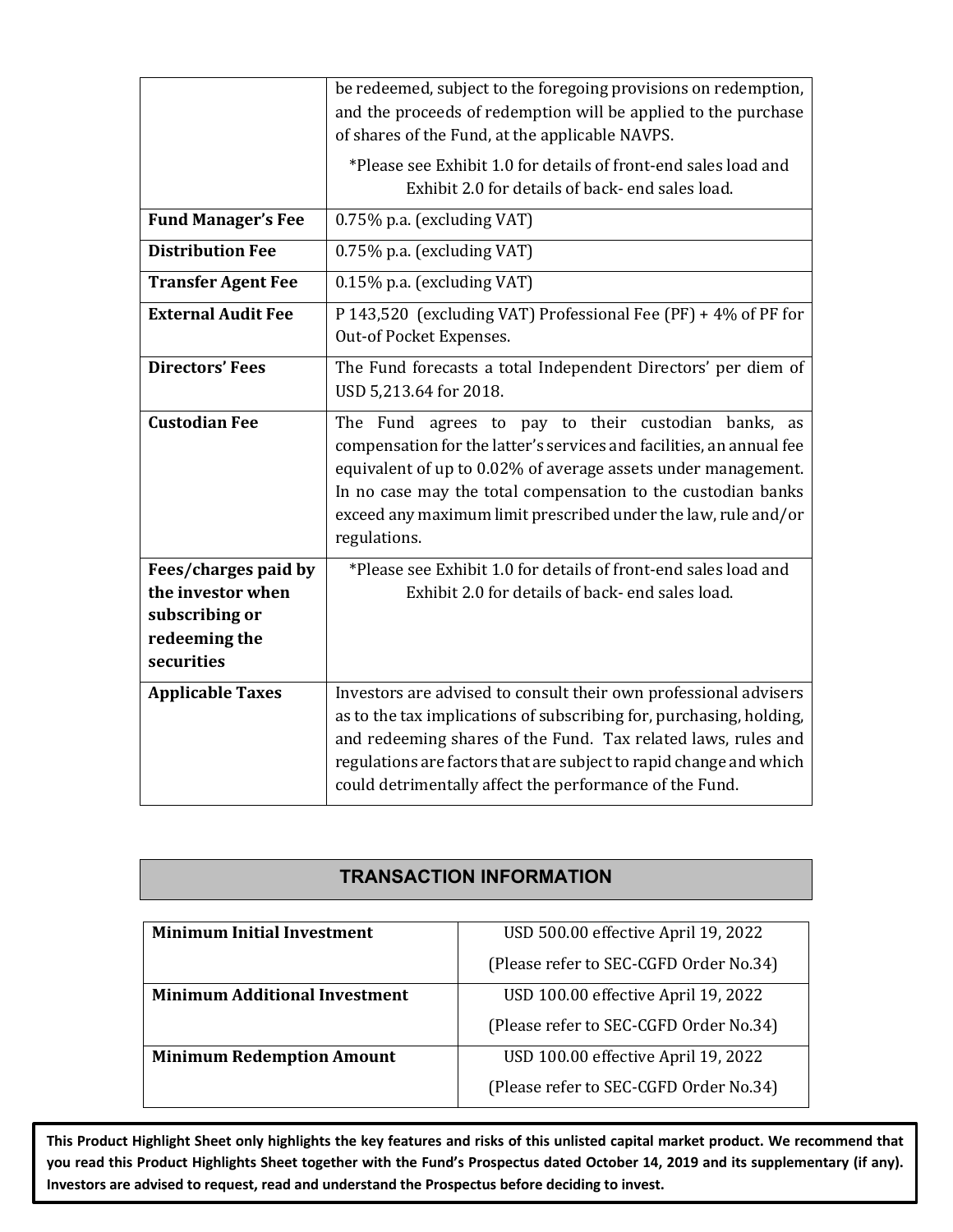| <b>Minimum Balance</b>               | <b>USD 500.00</b>                                                                     |  |  |  |  |  |  |
|--------------------------------------|---------------------------------------------------------------------------------------|--|--|--|--|--|--|
| <b>Cooling-off Period</b>            | N/A                                                                                   |  |  |  |  |  |  |
| <b>Period to Receive Payments</b>    | $T+4$                                                                                 |  |  |  |  |  |  |
| <b>Cut-off Time for Valuation of</b> | received after 12 o'clock<br>If<br>noon.                                              |  |  |  |  |  |  |
| <b>Securities</b>                    | subscriptions will be processed at the NAVPU<br>calculated for the next business day. |  |  |  |  |  |  |

## **SUBSCRIPTION OF SECURITIES**

- Subscriptions received by SLAMCI or its authorized distributors by 12 o'clock noon on a business day will be processed at the NAVPS determi ned at the close of business that day.
- SLAMCI reserves the right to reject any specific subscription or to restrict purchases by a particular investor, for example, when such purchase is contrary to the best interests of the other shareholders or would otherwise disrupt the management of the Fund. This decision will be made within two  $(2)$  business days after receipt of the subscription and, in the event of a rejection, the subscription amount will be returned as soon as possible to the investor without interest and after deducting applicable bank charges.
- Shares of the Fund are sold on cash basis only. Installment sales will not be made.
- Shares of the Fund are offered for sale on a continuous basis at the NAVPS through SLAMCI's registered representatives and dealers. The dealers and registered representatives are required to forward to SLAMCI the prescribed and complete documents to purchase shares of the Fund on the same business day they are received. For purposes of facilitating transactions, the completed documents may be submitted electronically through fax or on-line, or any mode of transmittal which SLAMCI may establish and deem acceptable from time to time. All payments to be forwarded to and received by SLAMCI should come with and must be supported by the appropriate documents. Payments must also be forwarded and received by SLAMCI through mediums recognized and accredited by SLAMCI. The investor's account will be credited for the subscription only when the payment is in the form of cash, cheque or electronic transfer. The subscription will not be processed into the investor's account until the payments have become available to the Fund for investment deployment. Investors should inquire with their banks the clearing time required for each form of payment and when their investments will be available to the Fund. Applicable bank charges will be deducted from the investible amount.
- To reduce the adverse effect to existing investors of large redemptions in the Fund, a subscription may be amended or rejected if it makes the investor a holder of  $10\%$  or more of the Fund's net assets on subscription date.
- The offer price will be the NAVPS at the end of the day. NAVPS is computed by dividing net assets (total assets less total liabilities) by the total number of shares

PLEASE DO NOT MAKE PAYMENTS IN CASH TO THE CERTIFIED INVESTMENT SOLICITOR OR ISSUE A CHEQUE **IN THE NAME OF THE INDIVIDUAL AGENT**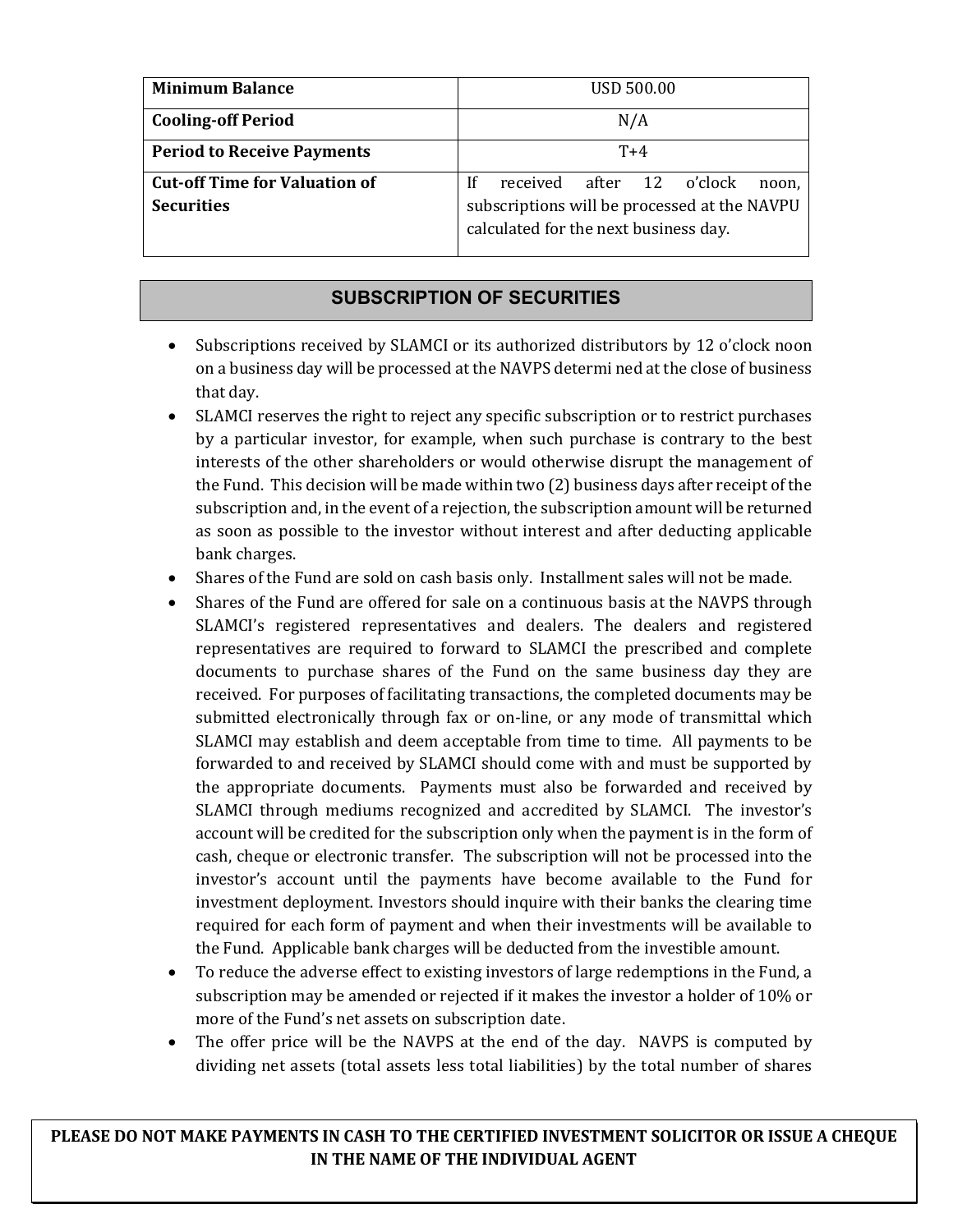issued and outstanding, plus the total number of units outstanding due to DFFS and for conversion to shares, if any, as of the end of the reporting day.

- Completed subscriptions received by SLAMCI or its authorized distributors by 12 o'clock noon will be processed at the NAVPS determined by SLAMCI at the close of business that day. If received after 12 o'clock noon, subscriptions will be processed at the NAVPS calculated for the next business day.
- The assets of the Fund shall be deemed to include (i) all cash on hand, or on call, (ii) all bills, notes and accounts receivables, (iii) all shares of stocks and subscription rights, and other securities owned or contracted for the Fund, other than its own capital stock,  $(iv)$  all stock and cash dividends and cash distributions to be received by the Fund but declared to stockholders of record on a date on or before the date as of which the net asset value per share of the Fund is being determined,  $\alpha$  all interests accrued on any interest-bearing security owned by the Fund, (vi) all real properties and interests therein, and (vii) all other property of every kind and nature including prepaid expenses.
- The liabilities of the Fund shall be deemed to include (i) all bills, notes and accounts payable, (ii) all administrative expenses payable and/or accrued (including management fees), (iii) all contractual obligations for the payment of money or property, including the amount of any unpaid dividend declared upon the Fund's stock and payable to shareholders of record on or before the date on which the value of the Fund is being determined, (iv) all reserves authorized or approved by the Board of Directors for taxes or contingencies, and  $(v)$  all other liabilities of the Fund of whatsoever kind and nature except liabilities represented by the outstanding capital stock and surplus of the Fund.
- The Fund Manager (SLAMCI) shall compute and post the net asset value per share of the Fund on a daily basis and shall:
	- Publish such daily prices in at least two (2) newspapers of general circulation in the Philippines;
	- Upload in its industry association website; and
	- Post them daily in a conspicuous place at the principal office of the Fund as well as in all of its branches, which are designated redemption centers.

# **REDEMPTION OF SECURITIES**

- Shares are redeemable at any time at their respective NAVPS.
- A shareholder may request for the redemption of his shares by delivering an order ticket or any document to be prescribed and recognized by SLAMCI for redemption to a registered representative, dealer or to SLAMCI. The order ticket for redemption must be accompanied by the appropriate certificate(s), if applicable, representing the shares to be redeemed.
- The redemption price is the NAVPS at the close of business day if order ticket is received on or before 12 o'clock noon. After 12 o'clock noon, the order ticket is

PLEASE DO NOT MAKE PAYMENTS IN CASH TO THE CERTIFIED INVESTMENT SOLICITOR OR ISSUE A CHEQUE **IN THE NAME OF THE INDIVIDUAL AGENT**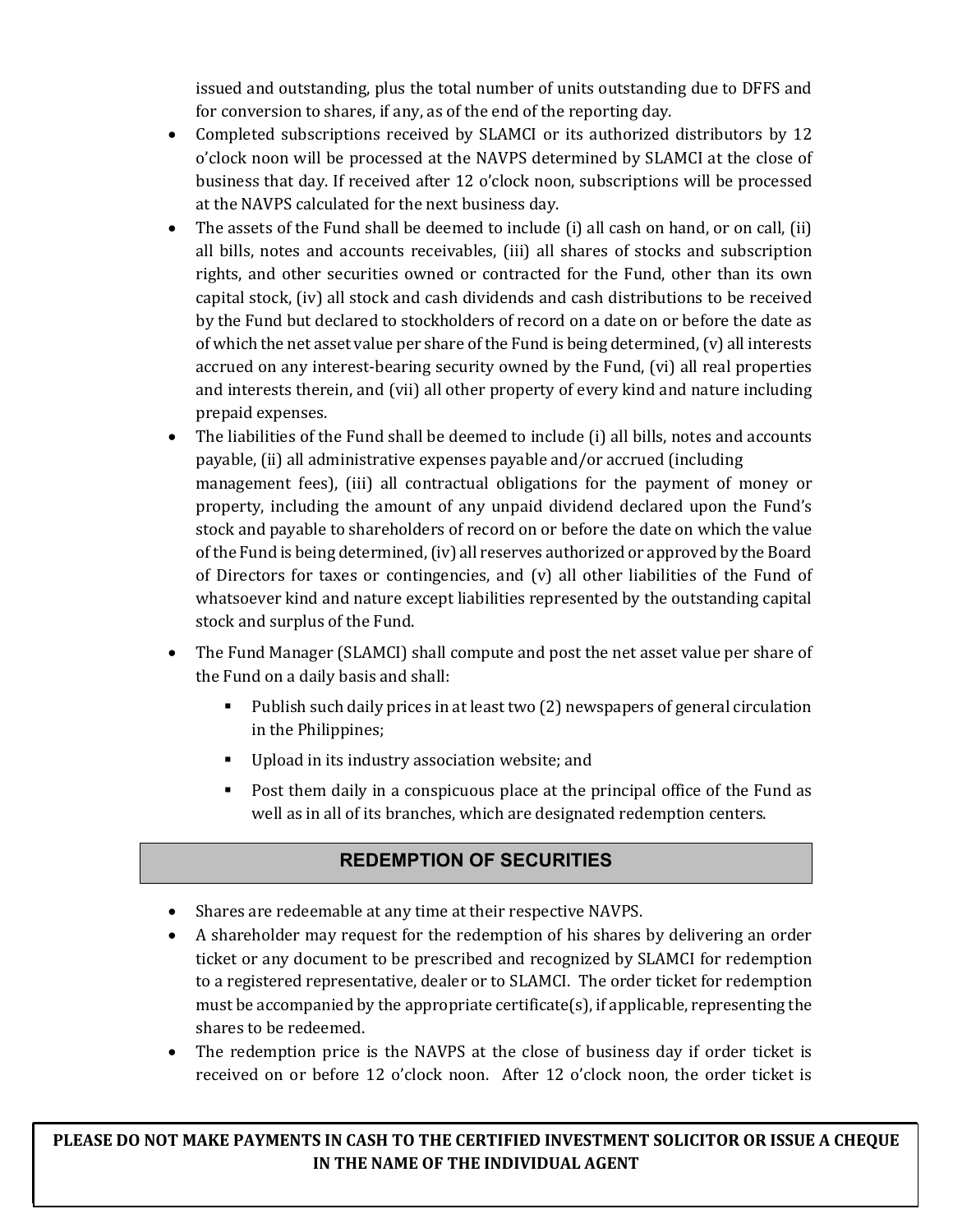deemed to have been received the following business day, and the redemption price will be the NAVPS determined at the close of business on the next business day.

- Payment upon redemption will be made either by issuing a cheque to the registered shareholder or through bank remittance. Payments for shares redeemed, less any redemption charges and taxes applicable, will be made by the Fund withi n seven  $(7)$ business days from its receipt of the request for redemption. Payment made through bank remittance may be subjected to applicable bank charges, subject to client's arrangement with the remitting and receiving bank. SLAMCI reserves the right to deduct any applicable bank charges from the redemption value. For payment made through cheque issuance, investor will receive payment within seven (7) banking days from date of redemption for the amount redeemed.
- The Fund may suspend redemptions or postpone the date of payment for a redemption in accordance with R. A. No. 2629 and/or the Implementing Rules and Regulations of the Investment Company Act upon approval of the Securities and Exchange Commission.
- The SEC may, whenever necessary or appropriate, in the public interest or for the protection of investors, suspend the redemption of securities of open-end companies.
- No deferred sales charge or redemption fee is imposed on redemptions on transferred shares under Option B in case of death of the investors. In order to qualify for this waiver, redemption must be made within 1 year of a shareholder's death. SLAMCI must be notified in writing of such death at the time of the redemption request either by the legal heir or administrator of the estate appointed by the court. SLAMCI must be provided with satisfactory evidence of the death, identity of the heirs, or appointment of the administrator, or such other documents necessary to process the redemptions.

### **FUND PERFORMANCE**

#### Average Total Return of the Fund\*

| As of June 2019, in $\%$ |  |                                                              |  | 1-Year $\vert$ 2-Year $\vert$ | 3-Year | 4-Year | <b>Initial Value</b> |
|--------------------------|--|--------------------------------------------------------------|--|-------------------------------|--------|--------|----------------------|
|                          |  | Sun Life Prosperity Dollar   3.97%   8.44%   12/40%   16.32% |  |                               |        |        | 1.9273               |
| Advantage Fund, Inc.     |  |                                                              |  |                               |        |        |                      |

*\*based on the Fund's average rolling returns since Inception*

#### **Annual Total Return of the Fund\***

| As of June 2019, in $%$ |  |                                                            |  |  |  | 1-Year 2-Year 3-Year 4-Year Initial Value |
|-------------------------|--|------------------------------------------------------------|--|--|--|-------------------------------------------|
|                         |  | Sun Life Prosperity Dollar   3.97%   4.14%   3.97%   3.85% |  |  |  | 1.9273                                    |
| Advantage Fund, Inc.    |  |                                                            |  |  |  |                                           |

\*based on Compounded Annual Growth Rate (CAGR) of the Fund's average rolling returns since *Inception*

PLEASE DO NOT MAKE PAYMENTS IN CASH TO THE CERTIFIED INVESTMENT SOLICITOR OR ISSUE A CHEQUE **IN THE NAME OF THE INDIVIDUAL AGENT**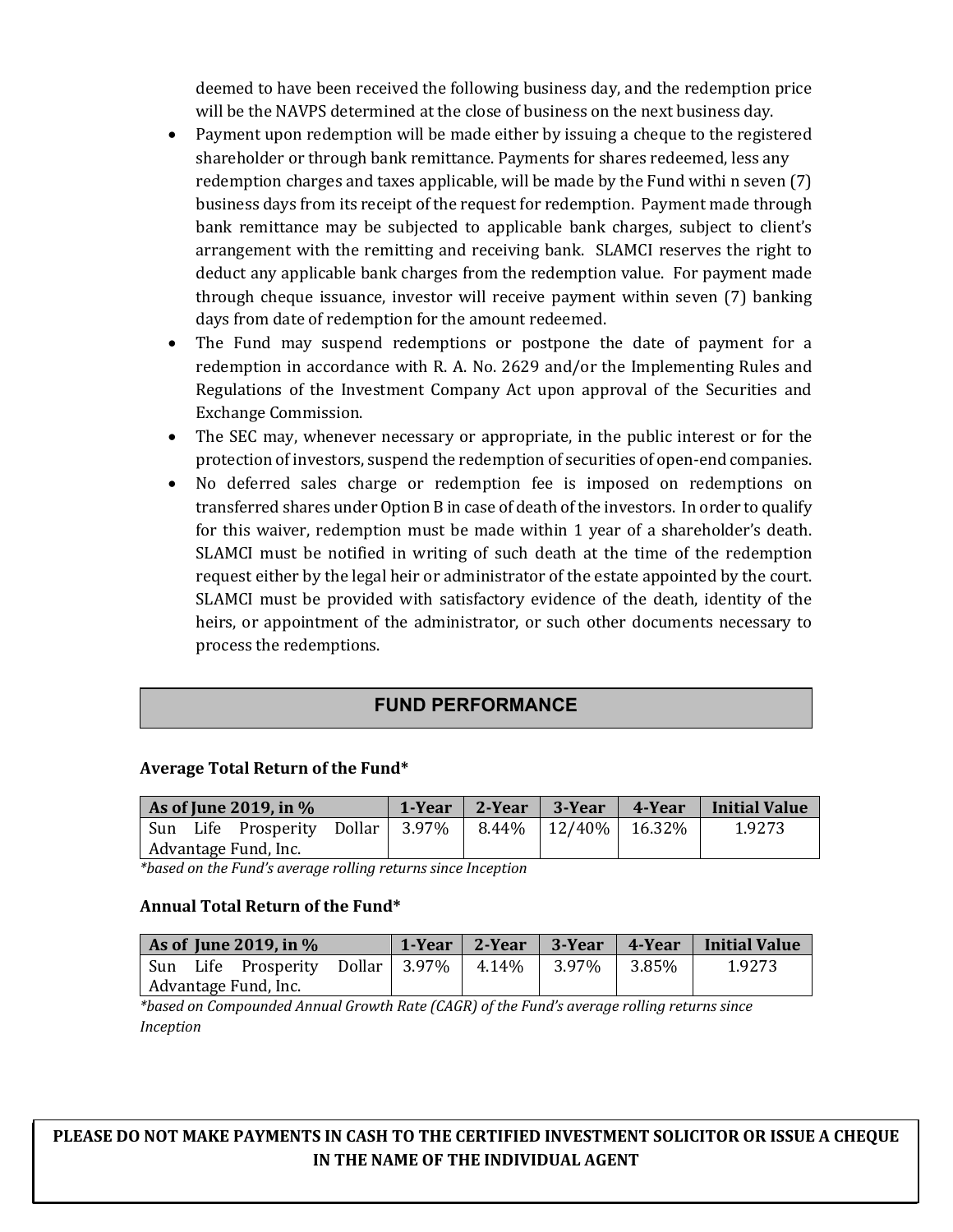#### **Fund's Performance against Benchmark**

| As of June 2019, in % |           |                                                               | 1-Year | $\vert$ 3-Year | 5-Year        | $10 -$ | <b>Initial Value</b> |        |
|-----------------------|-----------|---------------------------------------------------------------|--------|----------------|---------------|--------|----------------------|--------|
|                       |           |                                                               |        |                |               |        | Year                 |        |
|                       |           | Sun Life Prosperity Dollar   3.48%   24.38%   14.75%   50.10% |        |                |               |        |                      | 1.9273 |
|                       |           | Advantage Fund, Inc.                                          |        |                |               |        |                      |        |
|                       | Benchmark |                                                               |        | 4.10%          | 24.85% 15.78% |        | ÷                    |        |

#### **Dividend Distribution**

The Board of Directors of the Fund has the power to fix and determine the amount to be reserved or provided for declaration and payment of dividends from the Fund's unrestricted retained earnings. The amount of such dividends (either in cash, stock, property or a combination of the foregoing) will depend on the Fund's profits, cash flows, capital expenditure, financial condition, and other factors and will follow SEC's guidelines on determining retained earnings available for dividend declaration. The existence of surplus profit is a condition precedent before a dividend can be declared. The surplus profits or income must be a bona fide income founded upon actual earnings or profits. Actual earnings or profits shall be the net income for the year based on the audited financial statements, adjusted for unrealized items, which are considered not available for dividend declaration. Taking into account the Fund's cash flows, capital expenditure, investment objective and financial condition, at least 10% of the actual earnings or profits may be declared by the Board of Directors as dividends.

# **CONTACT INFORMATION / COMPLAINT**

In case of complaints, investors may contact:

Sun Life Asset Management Company, Inc. (SLAMCI) 8th Floor, Sun Life Centre 5th Avenue Corner Rizal Drive, Bonifacio Global City, Taguig City E-mail: sunlink@sunlife.com Website: www.sunlifefunds.com Telephone No.: 8-849-9888

- For any inquiries and complaints relating to our services and products, the Investor may call SLAMCI's Client Care Center at 849-9888. If you are calling from the province, you may call toll-free at 1-800-10-SUNLIFE (1800-10-78-65433) from any PLDT line. Client Care Center business hours are from 8:00 AM to 7:00 PM, Mondays to Fridays.
- Investor may also send an e-mail at sunlink@sunlife.com or write a letter addressed to Sun Life Asset Management – Investor Services, 8F Sun Life Centre, 5th Avenue Corner Rizal Drive, Bonifacio Global City, Taguig 1634. Your complaints are logged in our system for monitoring purposes. SLAMCI endeavors to resolve your complaint at the soonest possible time. A company representative will reply to your complaint sent through e-mail within 24 hours upon receipt.